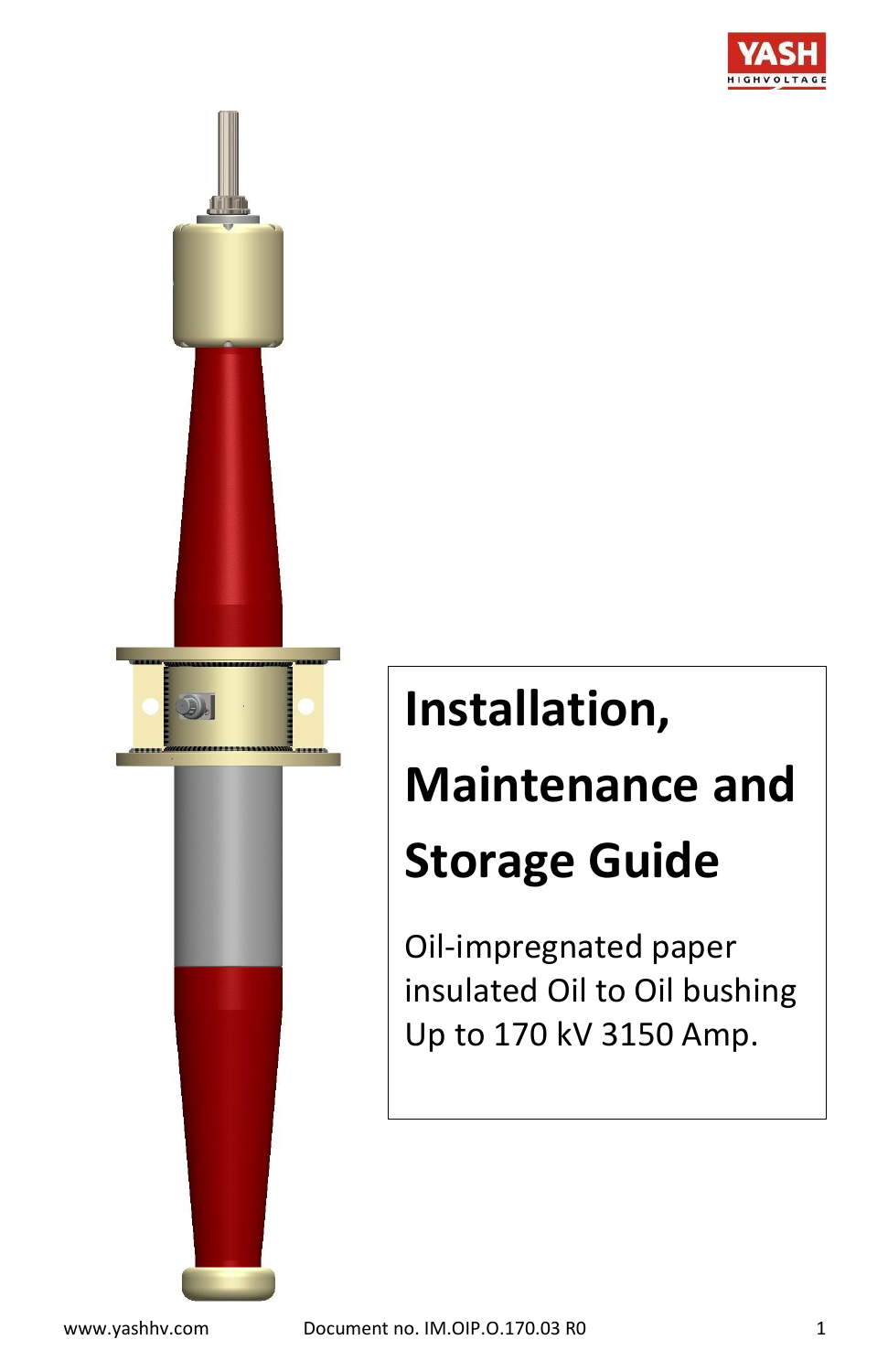

# Content

| Sr.<br>No. | <b>Heading</b>                               | Pg. |
|------------|----------------------------------------------|-----|
| 0          | Important safety notes                       | 3   |
| 1          | Design description                           | 4   |
| 2          | Operating conditions                         | 5   |
| 3          | Unpacking and handling                       | 6   |
| 4          | Dos & Don'ts before erection                 | 6   |
| 5          | Dos & Don'ts before commissioning/energizing | 7   |
| 6          | <b>Terminal connections</b>                  | 8   |
| 7          | Final checks before energizing of Bushing    | 9   |
| 8          | Repacking and storage                        | 9   |
| 9          | Routine checks and maintenance               | 10  |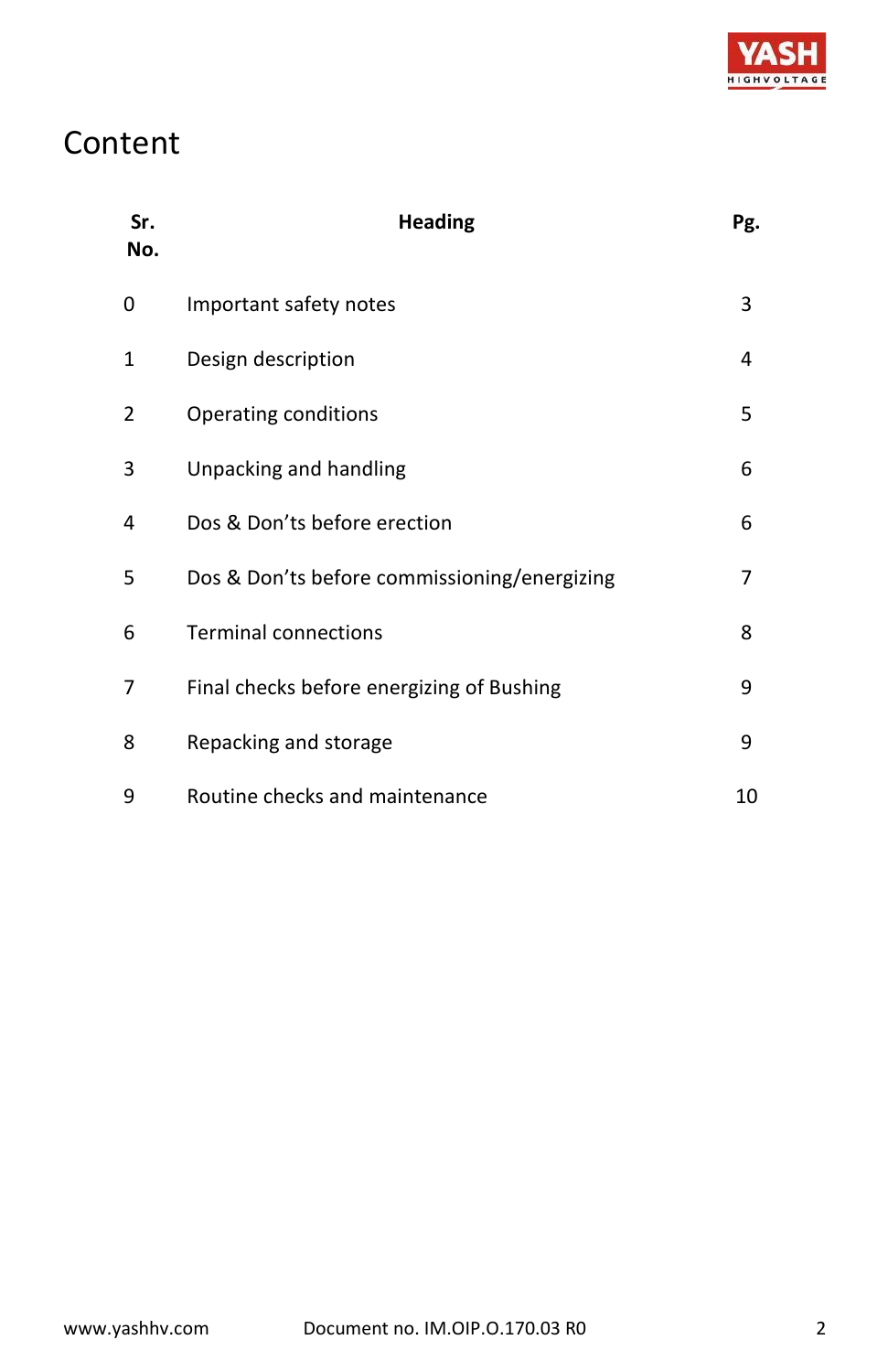

## **0. Important safety notes:**

 *Read this manual carefully and follow all safety regulations at work.*

*Test tap should be in closed condition during operation. Keeping the test tap cap/cover open can result into fatal high voltage appearing on test tap.*

*Always ensure that the power supply is switched off and high voltage terminal is earthed before doing any service or fitment/connection with bushing.*

*Do not remove Oil filling plug as it will temper the hermetic seal of bushing and hence will affect the performance of bushing.*

Work on bushings may only be performed by qualified persons. Only materials provided by YASH must be used.



National code of safety procedures and specific regional or local safety rules and regulations, safe working practices and good judgment must be used by the personnel when installing, operating, maintaining and disposing of this equipment.



**Caution** Strong electromagnetic fields can occur along the bushings. People with pacemakers may not go near!

Sensitive technical devices must be protected by appropriate measures.



 **Caution** Do not work on systems that might be under High-voltage!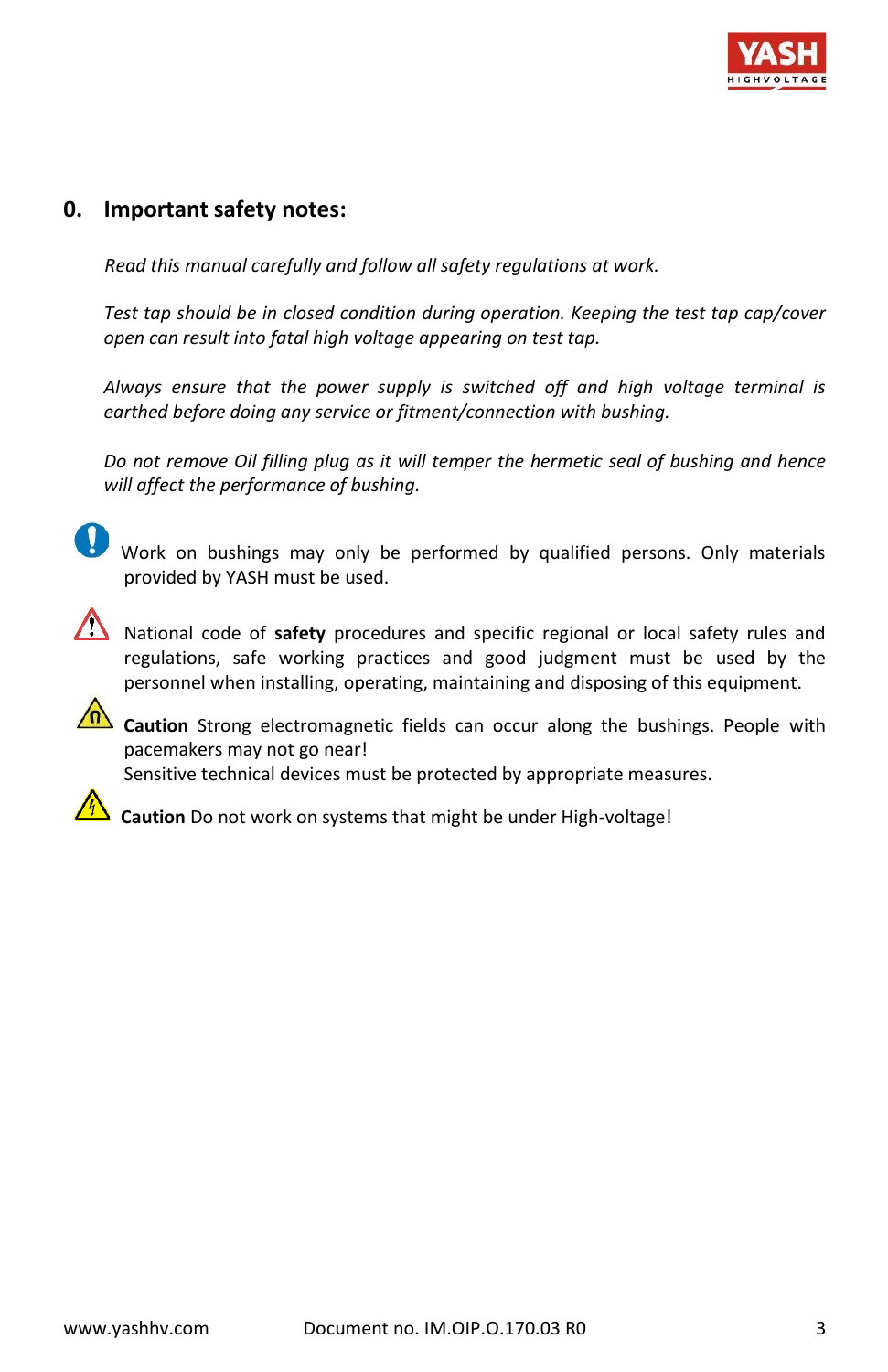

# **1. Design description:**

| 3<br>$\overline{2}$<br>1        | 4   | 3<br>6<br>5<br><b>Figure 1: Design Description</b> | 7               |
|---------------------------------|-----|----------------------------------------------------|-----------------|
|                                 | SI. | Part                                               | <b>Material</b> |
|                                 | 1.  | <b>HV</b> terminal                                 | Brass / Copper  |
|                                 | 2.  | Conservator                                        | Aluminum        |
|                                 | 3.  | Epoxy insulator                                    | Epoxy           |
|                                 | 4.  | Mounting flange                                    | Aluminum        |
| FT                              | 5.  | Test tap                                           |                 |
|                                 |     | Test tap housing                                   | Aluminum        |
|                                 |     | Test tap bush                                      | Epoxy           |
|                                 |     | Test tap cover                                     | <b>Brass</b>    |
| <b>Figure:2 Test tap detail</b> | 6.  | Flange Extension                                   | Aluminum        |
|                                 | 7.  | Electrode                                          | Aluminum        |

#### Bushing construction

- 1.1 The Bushing is designed to meet the requirements of **IEC-60137:2017** and ambient conditions thereof. The bushing is designed to operate for Oil – Oil application.
- 1.2 The bushing is self-contained with OIP Condenser core. The Condenser core is built by winding Insulating Kraft paper on center pipe/conductor with Aluminum grading foils inserted intermediately between paper layers in order to achieve uniform voltage and electrical field distribution.
- 1.3 The standard design consists of TEST TAP for measurement of Capacitance and (dielectric dissipation factor) Tan Delta. A cable is soldered on to the last layer of conducting foil of condenser & is crimped to the test tap stem to form TEST TAP. The test tap lead is embedded in an epoxy molded bush to insulate it all around from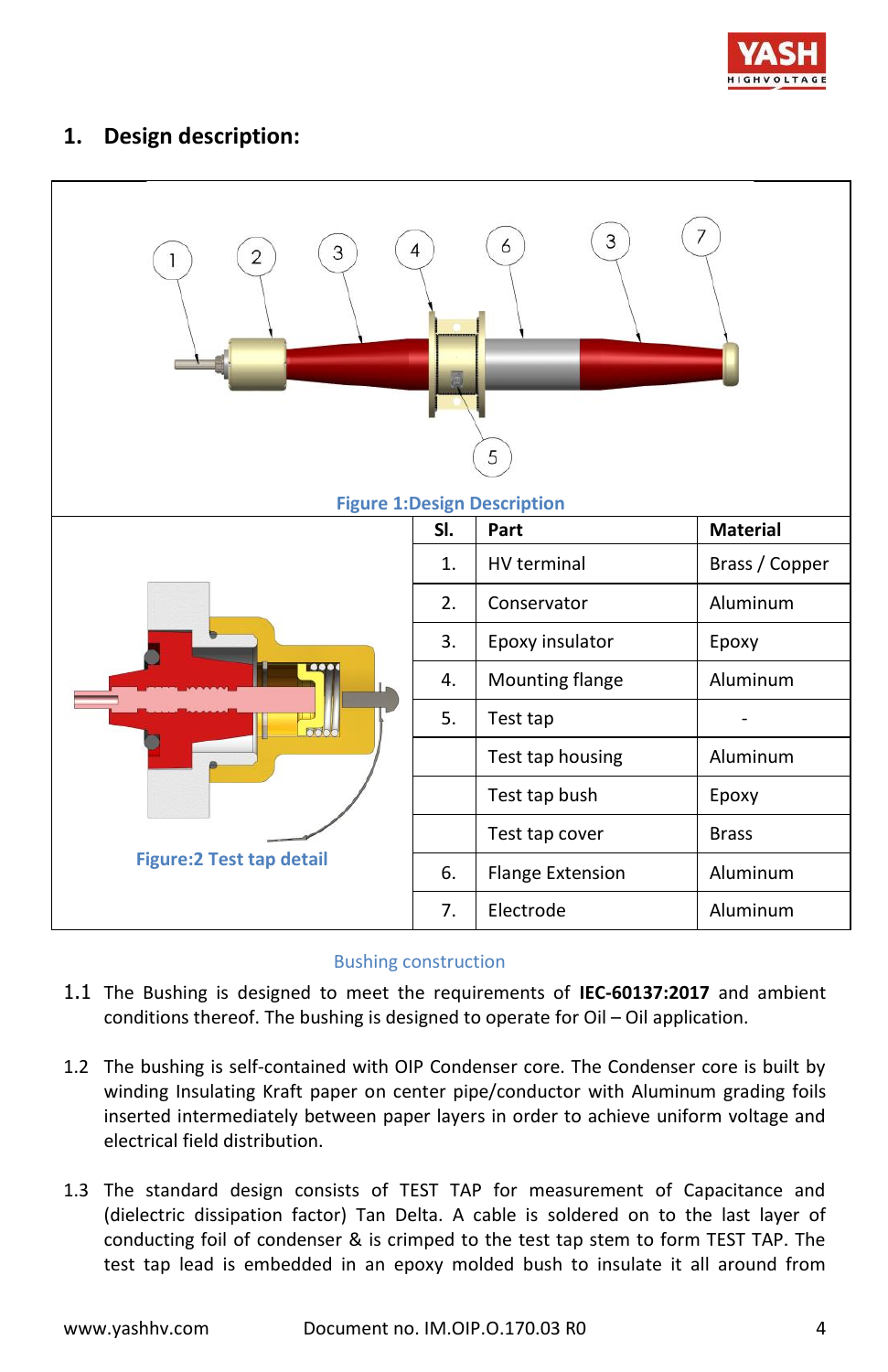

mounting flange. The test tap stem/stud is connected to mounting flange by means of a spring loaded test tap cover.

- 1.4 The bushing is housed in Epoxy insulator, mounting flange & conservator.
- 1.5 Hermetic sealing: It is a sealing in which oil is prevented from communication with ambient air (atmosphere) so as to ensure healthy insulation throughout service life of bushing. This is achieved by above explained  $N_2$  gas cushion, filled with positive pressure. This feature ensures the bushing as maintenance free equipment.
- 1.6 Oil is used as insulating media for impregnation of the condenser core as well as for cooling. The oil complies with IEC 60296.
- 1.7 The entire bushing assembly is held together by pre-stressed spring assembly in the conservator of the bushing. Spring assembly compensates the effect of change in length of central tube/stem due to temperature variation and maintains required sealing pressure on entire housing assembly.

#### 1.8 **Routine Testing at YASH test Lab**:

- − All routine tests on bushings are conducted in accordance to IEC 60137:2017.
- After complete bushing assembly, the bushing is subjected to tightness test to ensure no oil leakages.
- Further, each bushing is subjected to a final electrical routine test. The test is made at room temperature with both end of bushing immersed inside test tank simulating the service condition.
- The Capacitance and Tan  $\delta$  are measured in ascending & descending voltage steps up to the rated system voltage.
- − Measurements for internal partial discharge (PD) are made after dry power frequency withstand voltage. Dry power-frequency voltage is maintained for one-minute duration.
- − All routine tests test results of bushing are reported to customer by YASH standard test certificate with each supply lot.

#### **2. Operating conditions:**

- 2.1 Application : Oil to Oil
- 2.2 Ambient temperature : -20 to +40 °C
- 
- 2.3 Oil Temperature  $: 50 °C$  above ambient.
- 2.4 Altitude of site : Not applicable
- 2.5 Mounting angle : As per GAD.

Special requirements are guaranteed in GA dwg and superceeds above data.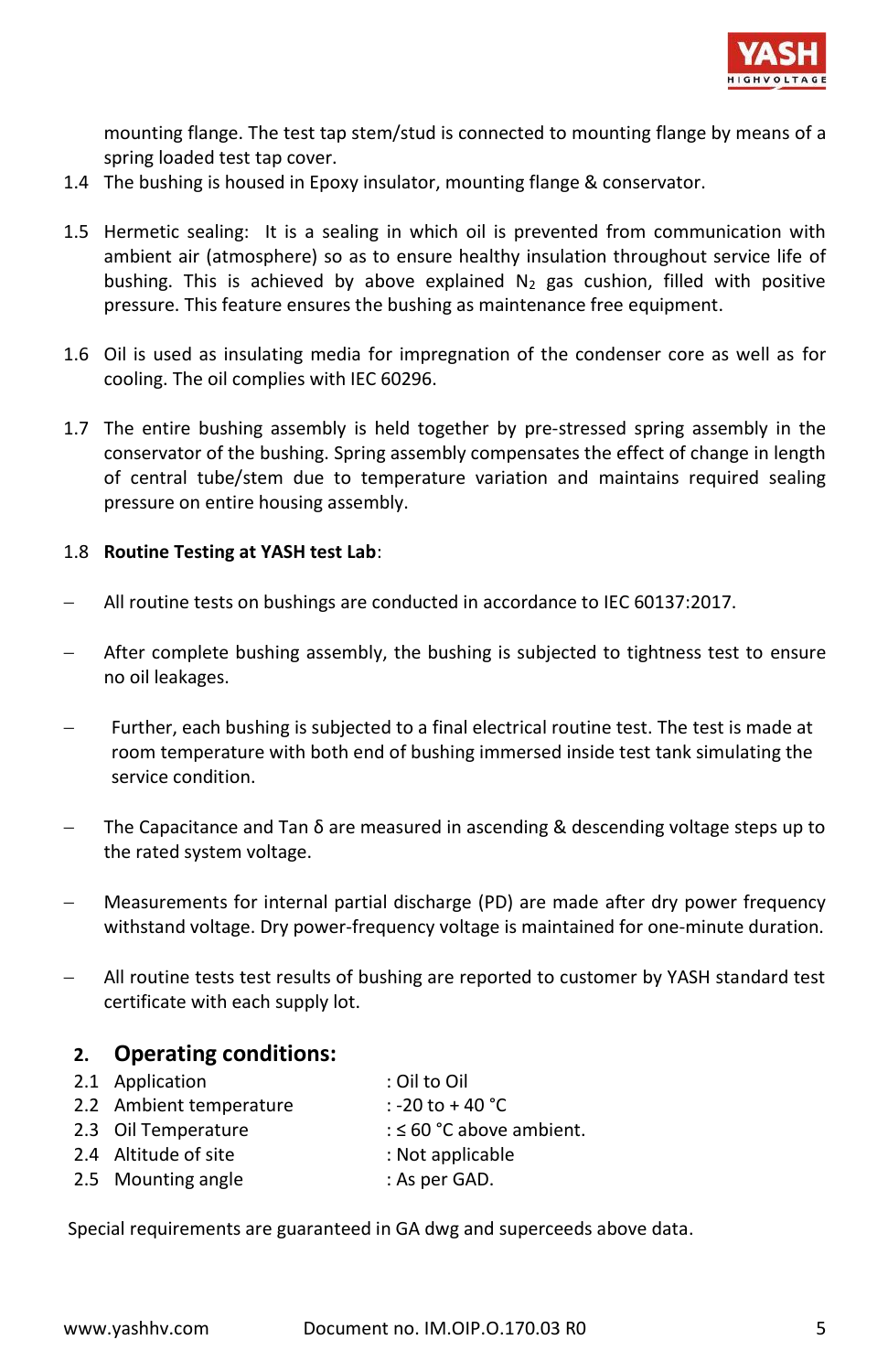

# **3. Unpacking and handling:**

# **Attention – transport damage.**

Obvious damage to carrier must be acknowledged to YASH as soon as possible.

- 3.1 Open the packing case carefully so as to preserve for re-use. The bushing is to be lifted using eye bolts (not part of supply) on the flange.
- 3.2 While erecting, care shall be taken to rest the bushing on soft bedding for preventing cracks or damage to any parts.



#### **4. Do's and Don'ts before erection:**

#### **4.1 Visual Examination checks:**

4.1.1 Bushing to be examined thoroughly for any damages incurred during transport viz. visible oil leakage from any of bushing part etc. If any of such damages noticed, bushing should not be used for commissioning purpose and should be reported to YASH HIGHVOLTAGE immediately.

#### 4.1.2 **Electrical tests: Capacitance & Tan Delta Measurement:**

4.1.2.1 **Capacitance C<sup>1</sup> , C<sup>2</sup> and Tangent delta measurement of the received bushing to be carried out and compared with factory test results.**

**Attention**: The measuring connection may only be used if the power supply is disconnected. After the measurements, the cap must be closed again to ensure earthing of Test Tap , if not done will result in failure of bushing.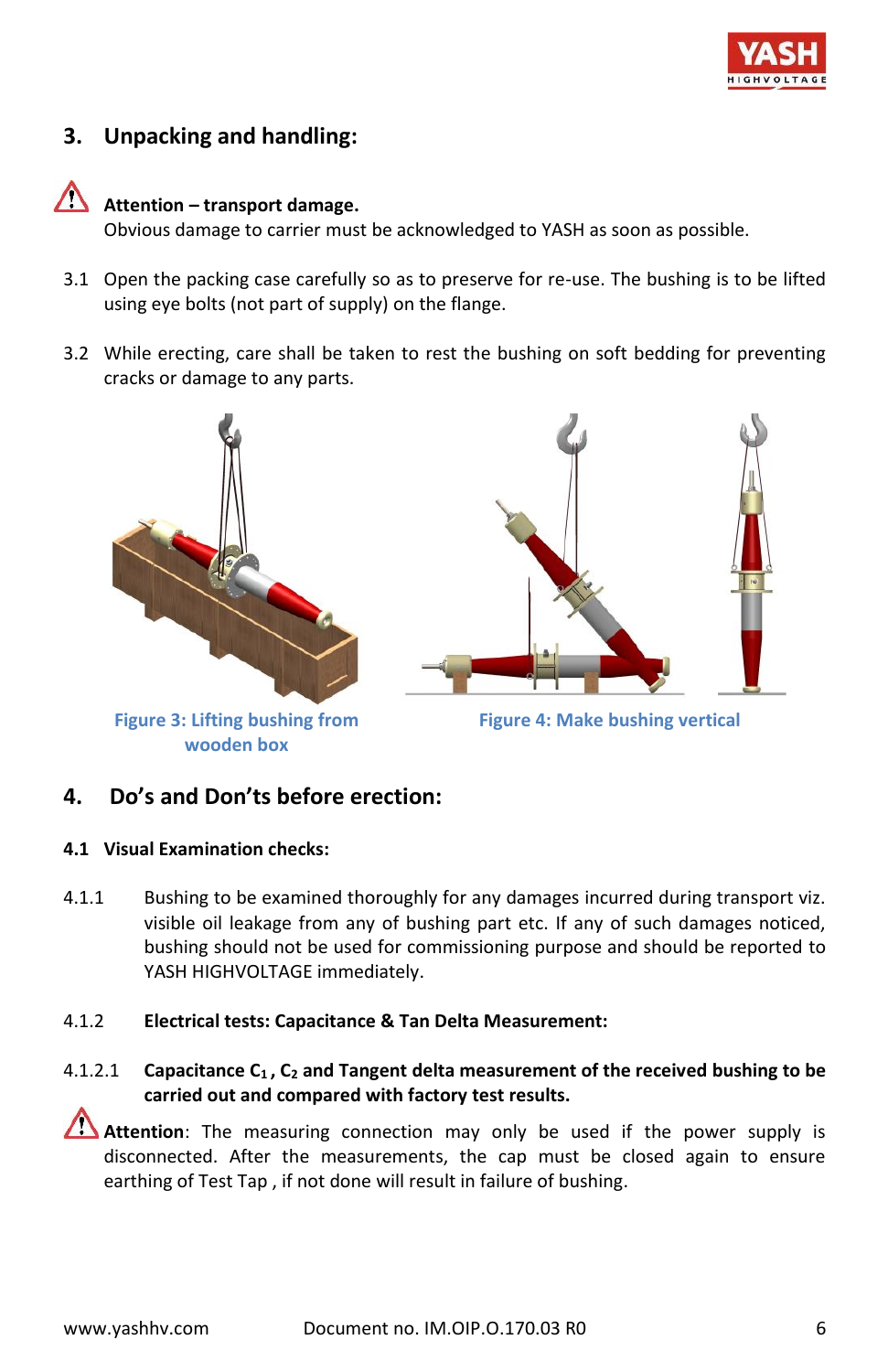



**Figure 5: Earthing of test tap.**

- 4.1.2.2 If the measured value of capacitance is found to be higher or lower than 1% of value mentioned in Routine Test report, YASH HIGHVOLTAGE is to be consulted immediately and bushing must not be used till verified and cleared by YASH.
- 4.1.2.3 If the measured value of  $C_1$  Tan  $\delta$  varies more than 0.1% from the submitted routine test report or found to be greater than 0.007(absolute value)/0.7%, YASH HIGHVOLTAGE is to be consulted immediately and bushing must not be used till verified and cleared by YASH.

**Special Note: Bushing must not be energized before the given value limits of Capacitance & Tan**  $\delta$  **are achieved in site testing.** 

# **5. Dos & Don'ts before commissioning/energizing:**

- 5.1 *Before commissioning/energizing the bushing, a standing time of 72 hours is recommended in the position is designed to operate.*
- 5.2 Before commissioning, inspect bushing once again for any abnormality as explained in visual checks (As per cl 4.1).

Attention: Ensure that "THIS SIDE UP" arrows are always perpendicular to ground level. Failing to do so, may lead to electrical failure of the bushing.

5.3 Recommended torque values are tabulated below.

| <b>Bolt size</b>                   | M12 | M16 | M20 |
|------------------------------------|-----|-----|-----|
| Torque for mounting bolts in (N-m) | 30  | 40  | 50  |

**Attention**: Fasten the flange to the mounting structure in turret and connect the flange to earth potential. Check earthing! Inadequate earthing may lead to total failure of the system or damage to the bushings!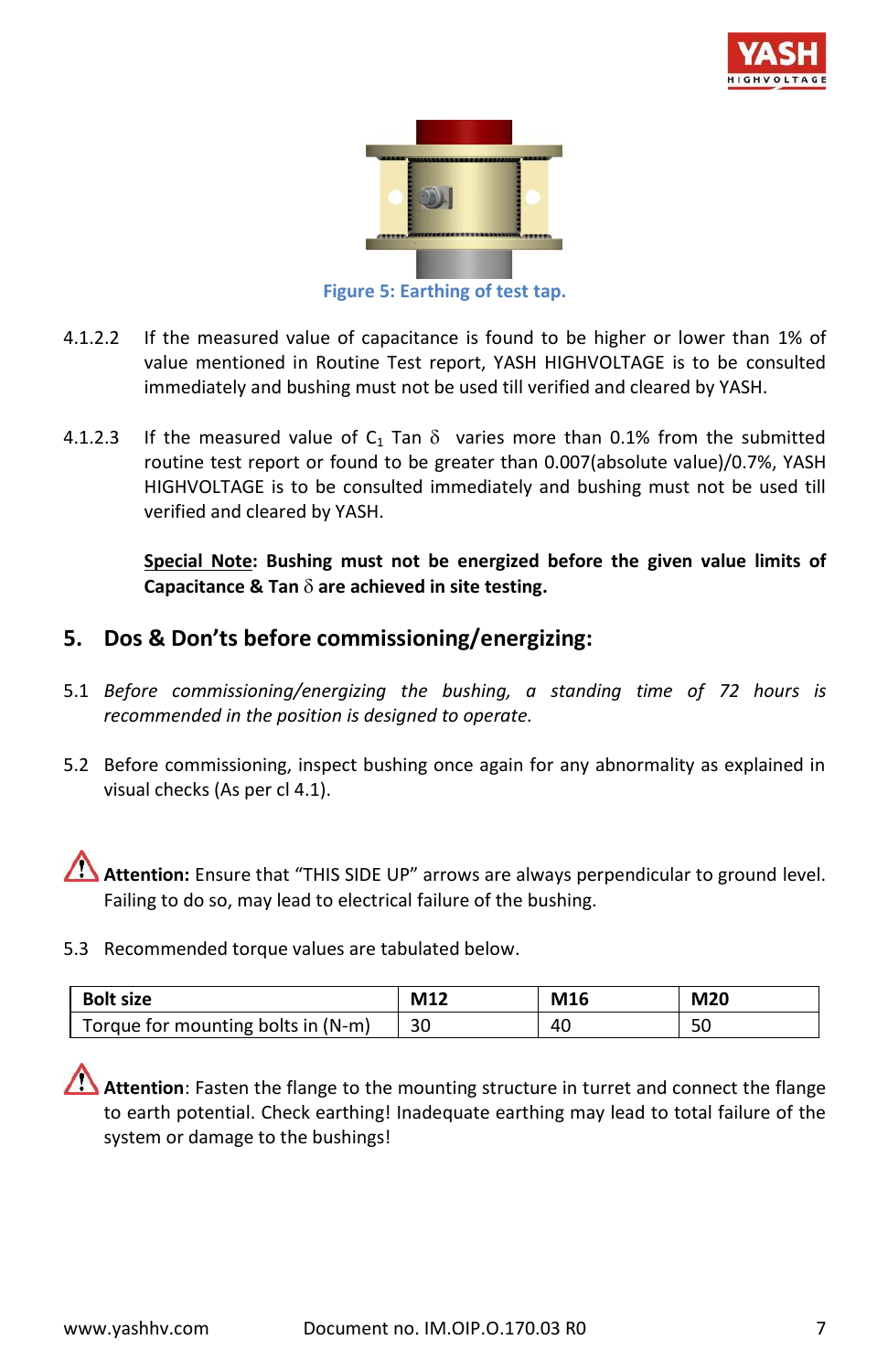

## **6. Terminal connections:**



- SI Part
- 1. Thimble/ Draw rod
- 2. Cylindrical pin
- 3. Air end terminal

 **Figure 6: Terminal connection**

- 6.1 For bushing with rated current ≤800 A, thimble is provided with bore for ease of brazing. Thimble design can be customized upon request.
- 6.2 For bushing with rated current >1250 A, draw rod type and solid stem type bushings are provided with solid palm, suitable for direct connection with transformer lead below stress shield at oil end.
- 6.3 *Air end terminal connection*: Hand tighten the air end terminal manually till fully possible on thimble/draw rod/solid stamp of the bushing as per applicable type of bushing. After this, rotate and fix the air end terminal further using spanner by max  $\frac{1}{2}$ half to ¾ turn.

#### **Note: Spanner to be strictly applied on base portion of air end terminal as shown above.**

 $\bigcirc$  Do not use any tool/tackles on contact surface to tighten the terminal.

At maximum rated current, the bushing outer terminal normally takes a temperature of about 45 to 55 °C above the ambient air. Significantly higher temperatures, especially at lower current loading, can be a sign of bad connections.

**Caution** The contact surfaces of the bushing are electroplated; hence do not use emery or any abrasive articles to clean. Wipe clean with a lint free cloth using suitable cleaning agent.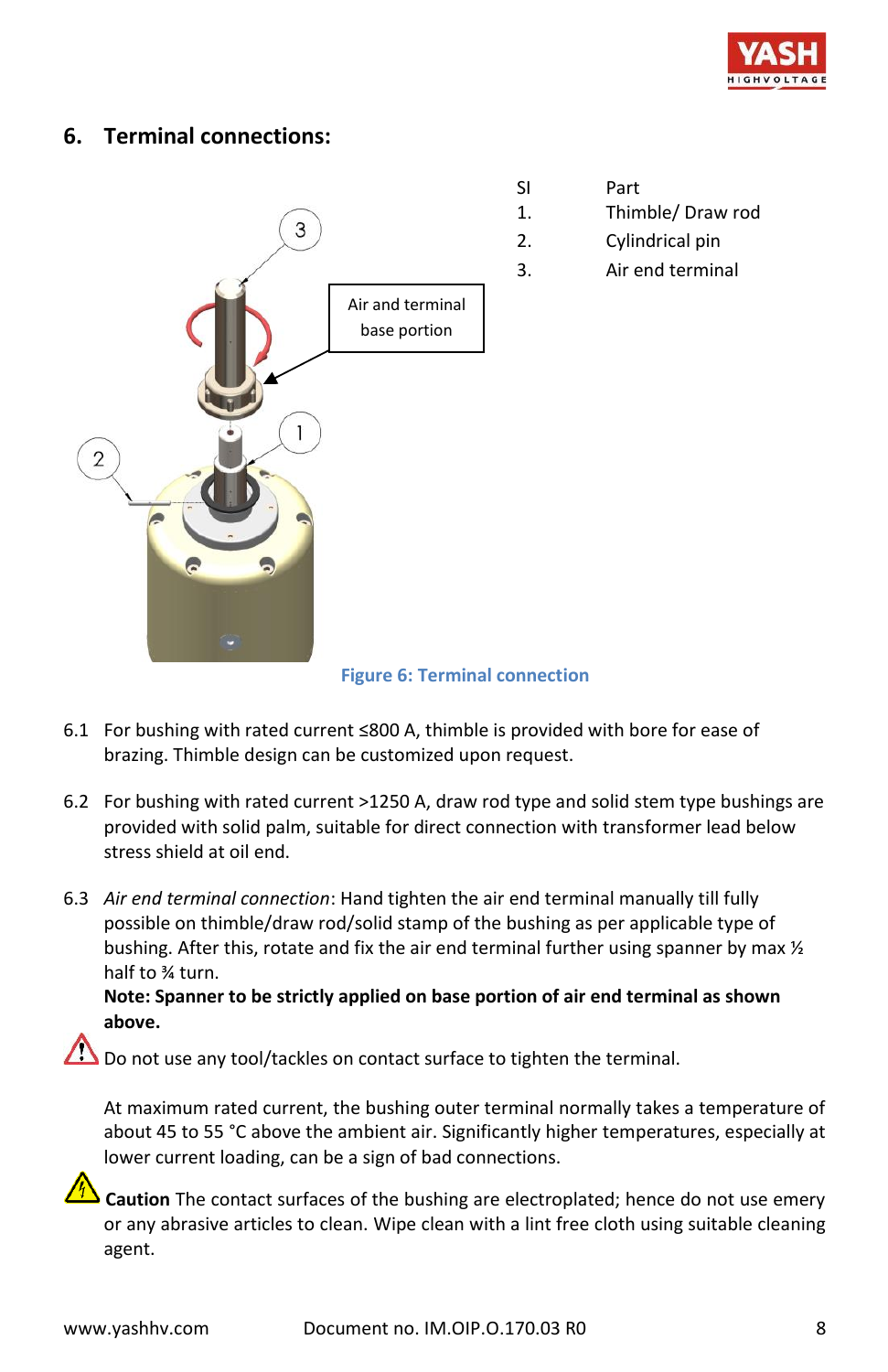

**Attention** In order to maintain a contact pressure, the terminals should be properly tightened. Failure to perform a proper connection may result in overheating.

# **7. Final checks before energizing of Bushing:**

- 7.1 Measurement of Capacitance & Tan Delta (As per cl 4.1.3)
- 7.2 Visual Examination checks of bushing (As per cl 4.1.2)
- 7.3 Flange earthing is recommended with  $\geq$ 50 mm<sup>2</sup> copper braided wire, to avoid spark between high voltage potential & earth potential under normal service operation.
- 7.4 Effectiveness of test tap earthing by means of fully closing TEST TAP CAP/COVER.
- 7.5 Properly fitted HV terminal connection (As per cl 6)
- 7.6 Waiting time before energizing (As per cl 5.1)
- 7.7 Visual inspection (As per cl 4.1.1 and 4.1.2).

## **8. Repacking and storage:**

8.1 **The original wooden case of the bushing shall be retained and stored in dry condition.**

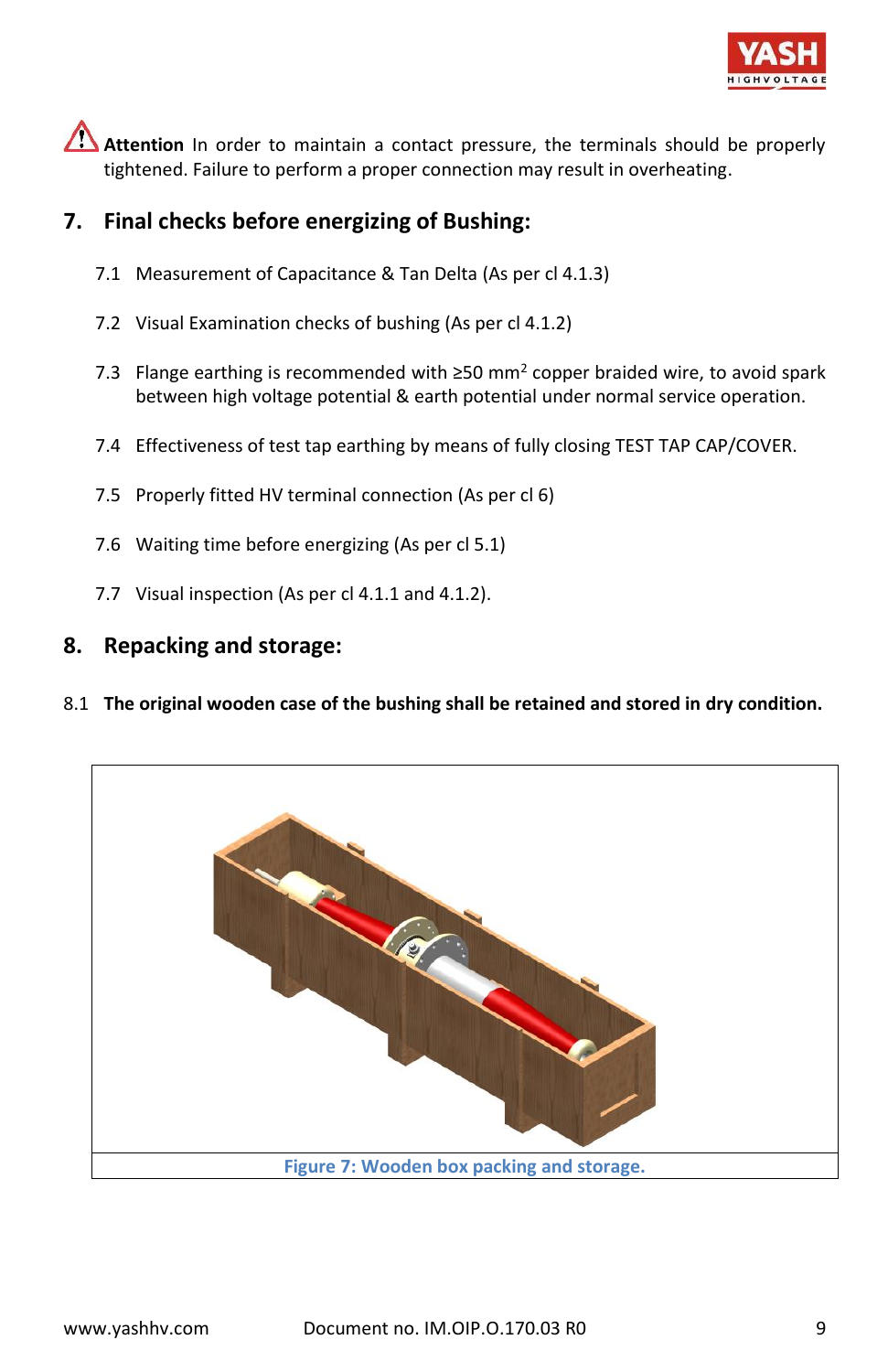

#### **Storage:**

- 8.1.1 The bushing must be in same position as supplied.
- 8.1.2 Storage place should be clean, dry & adequately ventilated, such that bushing remains dry. Stacking of bushing is not recommended to avoid damage to packing case & hence to bushing.

#### **9. Routine checks and maintenance:**

9.1 Bushing is self-contained & hermetically sealed, hence is practically maintenance free. However periodic cleaning & checking as explained below should be practiced.

# **DANGER!!!"** *No work at all can be performed on bushing, while it is energized or not earthed."*

- 9.2 Capacitance & Tan Delta measurement and records as per procedure explained in cl. 4.1.3 must be carried out at regular intervals (Recommended every six months).
- 9.3 For the reference, initial reading recorded before commissioning should be considered as base. The next values of test results are to be compared with these results.
- 9.4 Any variation in  $C_1$  Capacitance values more than 1% of base value should be reported immediately to YASH HIGHVOLTAGE.

Any variation in  $C_1$  Tan Delta more than 0.1% of previously recorded value (6 monthly) should be reported immediately to YASH HIGHVOLTAGE.

- **9.5 The test results depend on the measurement method, temperature, air pressure and humidity. For better comparability of 'capacitance' and 'tangent delta', the influence of the ambient temperature should be essentially taken into consideration.**
- **9.6 NOTE: On completion of service period of Bushing, it can be disassembled and components can be recycled or disposed as per the local regulations of the region.** *Details of part given in design description.*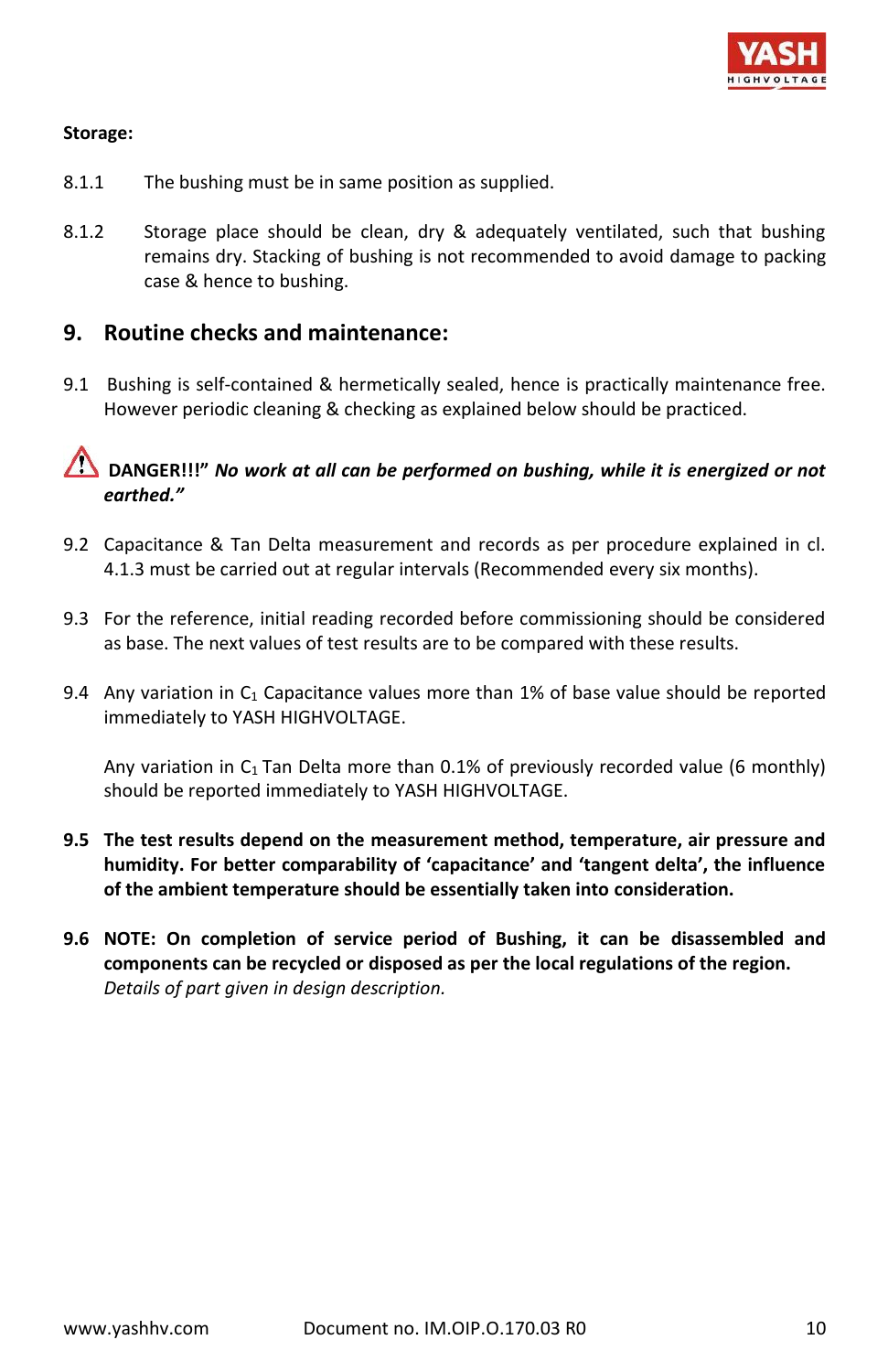

#### **DISTINGUISHED PRODUCT RANGE**

| $\bullet$<br>$\circ$                                                          | <b>DIFICIAL</b>                                                           | ○                                                  | O                                                                                                           |
|-------------------------------------------------------------------------------|---------------------------------------------------------------------------|----------------------------------------------------|-------------------------------------------------------------------------------------------------------------|
| <b>OIP</b><br>bushings<br>with<br>Porcelain<br>/Polymer<br>housing upto 170kV | Oil Insulated<br><b>LV</b><br><b>Polymer Bushings</b><br>upto 36kV 3150 A | <b>OIP</b><br>LV<br>bushings<br><b>Upto 4000 A</b> | Retrofit/Replacement<br>reputed<br>make<br>of<br>bushings                                                   |
|                                                                               |                                                                           | Tallies 67                                         |                                                                                                             |
| Oil filled High-current<br>bushings Up to 16000<br>Amps                       | <b>OIP</b><br><b>High-current</b><br>bushings<br>Upto<br>20000 Amps       | <b>Retrofit High-</b><br>current<br>bushings       | Fibre-glass cylinder for<br>test equipment<br>and<br>transformers<br>Upto<br>1800 mm dia, 3 metre<br>length |